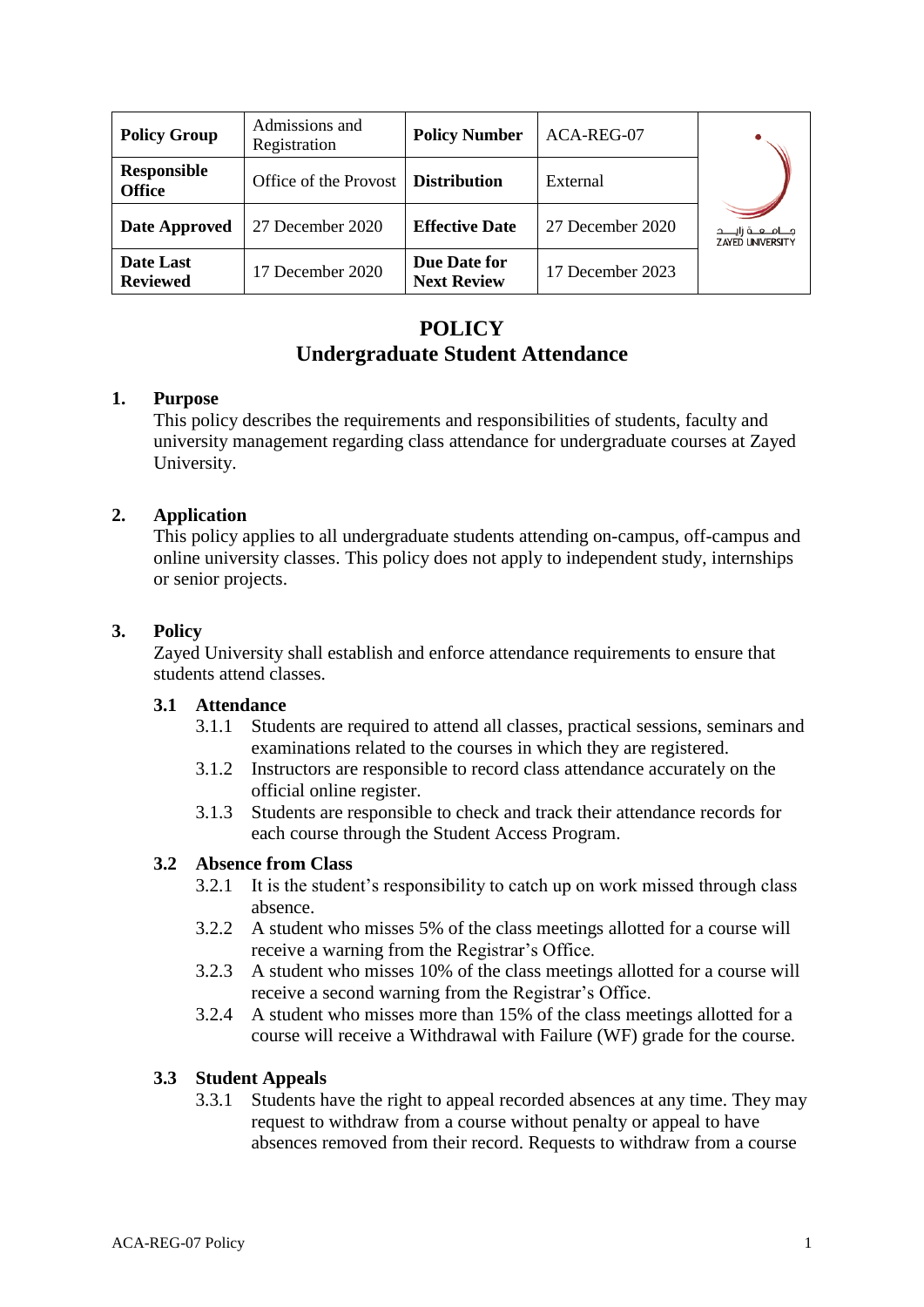without penalty must be submitted within the given timeframe as stated in the ZU Academic Calendar.

- 3.3.2 All appeals are to be submitted online in the semester in which the absence(s) occurred by following the process described in the accompanying Procedures.
- 3.3.3 Successful appeals require the approval of the College Assistant Dean for Student Affairs.
- 3.3.4 Students who successfully appeal against exceeding the 15% absence limit once in a course are not permitted to appeal against exceeding the 15% limit again for that same course.

## **3.4 Extenuating Circumstances**

- 3.4.1 Students may appeal to have their absences excused for extenuating circumstances such as for attending college- or university-approved events or for mourning. Successful appeals require the approval of the College Assistant Dean for Student Affairs.
- 3.4.2 Successful appeals based on other extenuating circumstances require the approval of the College Dean.

#### **4. Related Policies and Laws** N/A

## **5. Administration**

This policy is administered by the Admissions and Registration Department.

### **6. Revision History**

| <b>Date</b>       | <b>Revision</b>                                                                                                                                                                                                                                                                                                                                                                                                                                                                                      |  |
|-------------------|------------------------------------------------------------------------------------------------------------------------------------------------------------------------------------------------------------------------------------------------------------------------------------------------------------------------------------------------------------------------------------------------------------------------------------------------------------------------------------------------------|--|
| 27 December 2020  | President's Decree issued (PD#110 of 2020).                                                                                                                                                                                                                                                                                                                                                                                                                                                          |  |
| 17 December 2020  | Approved by the University Council (No.4 of 2020).                                                                                                                                                                                                                                                                                                                                                                                                                                                   |  |
| 25 November 2020  | Endorsed by the AAC/UC with minor changes to Section 3.3 Student<br>Appeals.                                                                                                                                                                                                                                                                                                                                                                                                                         |  |
| 9 November 2020   | Endorsed by the Academic Council by circulation.                                                                                                                                                                                                                                                                                                                                                                                                                                                     |  |
| 26 October 2020   | Endorsed by a joint session of the Deans' Council and Provost's Council<br>subject to the following revisions:<br>• Added senior projects to the scope of Application (2);<br>Realigned the clauses in 3.2;<br>Clarified that appeals to withdraw without penalty must be submitted<br>within the given time frame $(3.3.a)$ ;<br>Realigned the clauses in 3.4;<br>• Changed approval for other extenuating circumstances to be with the<br>College Dean not the Provost (3.4.b). Actions completed. |  |
| 30 September 2020 | Revisions:<br>• Added Distribution;<br>Added Undergraduate Student to the name of policy for clarification;<br>Added a Purpose section (1);<br>• Expanded the scope of application (2);<br>Added instructors' responsibility $(3.1.b)$ ;<br>Changed warnings to be sent from Registrar's Office not the<br>colleges $(3.2.a$ and b);                                                                                                                                                                 |  |